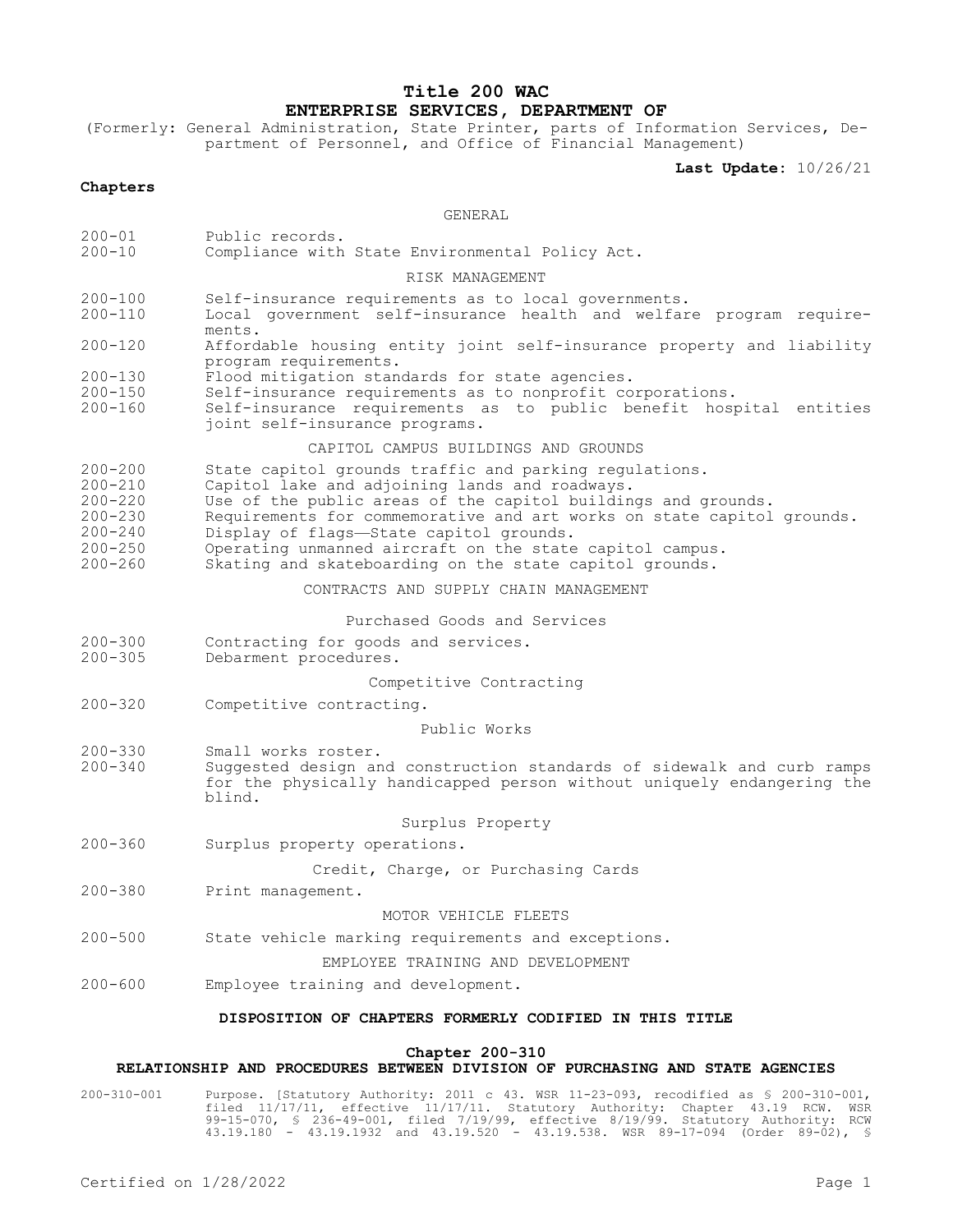236-49-001, filed 8/22/89, effective 9/22/89; Order 77-2, § 236-49-001, filed 1/28/77.] Repealed by WSR 14-14-090, filed 6/30/14, effective 7/31/14. Statutory Authority: Chapters 39.26 and 43.19 RCW.

- 200-310-010 Definitions. [Statutory Authority: 2011 c 43. WSR 11-23-093, recodified as § 200-310-010, filed 11/17/11, effective 11/17/11. Statutory Authority: Chapter 43.19 RCW. WSR 99-15-070, § 236-49-010, filed 7/19/99, effective 8/19/99; WSR 91-09-034, § 236-49-010, filed 4/12/91, effective 5/13/91. Statutory Authority: RCW 43.19.180 - 43.19.1932 and 43.19.520 - 43.19.538. WSR 89-17-094 (Order 89-02), § 236-49-010, filed 8/22/89, effective 9/22/89; Order 77-2, § 236-49-010, filed 1/28/77.] Repealed by WSR 14-14-090, filed 6/30/14, effective 7/31/14. Statutory Authority: Chapters 39.26 and 43.19 RCW.
- 200-310-020 Washington state purchasing structure. [Statutory Authority: 2011 c 43. WSR 11-23-093, recodified as § 200-310-020, filed 11/17/11, effective 11/17/11. Statutory Authority: Chapter 43.19 RCW. WSR 99-15-070, § 236-49-020, filed 7/19/99, effective 8/19/99; WSR 91-09-034, § 236-49-020, filed 4/12/91, effective 5/13/91. Statutory Authority: RCW 43.19.180 - 43.19.1932 and 43.19.520 - 43.19.538. WSR 89-17-094 (Order 89-02), § 236-49-020, filed 8/22/89, effective 9/22/89; Order 77-2, § 236-49-020, filed 1/28/77.] Repealed by WSR 14-14-090, filed 6/30/14, effective 7/31/14. Statutory Authority: Chapters 39.26 and 43.19 RCW.
- 200-310-055 Preference for correctional industries Class II products. [Statutory Authority: 2011 c 43. WSR 11-23-093, recodified as § 200-310-055, filed 11/17/11, effective 11/17/11. Statutory Authority: Chapter 43.19 RCW. WSR 99-15-070, § 236-49-055, filed 7/19/99, effective 8/19/99. Statutory Authority: RCW 43.19.534. WSR 94-21-017, § 236-49-055, filed 10/6/94, effective 11/6/94.] Repealed by WSR 14-14-090, filed 6/30/14, effective 7/31/14. Statutory Authority: Chapters 39.26 and 43.19 RCW.
- 200-310-060 State purchasing cooperative. [Statutory Authority: 2011 c 43. WSR 11-23-093, recodified as § 200-310-060, filed 11/17/11, effective 11/17/11. Statutory Authority: Chapter 43.19 RCW. WSR 99-15-070, § 236-49-060, filed 7/19/99, effective 8/19/99. Statutory Authority: RCW 43.19.180 - 43.19.1932 and 43.19.520 - 43.19.538. WSR 89-17-094 (Order 89-02), § 236-49-060, filed 8/22/89, effective 9/22/89. Statutory Authority: Chapter 43.19 RCW. WSR 83-18-004 (Order 83-03), § 236-49-060, filed 8/26/83.] Repealed by WSR 14-14-090, filed 6/30/14, effective 7/31/14. Statutory Authority: Chapters 39.26 and 43.19 RCW.

## **Chapter 200-350**

#### **A RULE TO FACILITATE PRIVATE INVESTMENT IN ENERGY CONSERVATION FOR STATE-OWNED FA-CILITIES**

| $200 - 350 - 010$ | Authority. [Statutory Authority: 2011 c 43. WSR 11-23-093, recodified as § 200-350-010,<br>filed 11/17/11, effective 11/17/11. Statutory Authority: RCW 43.19.680(4). WSR 84-24-030<br>(Order 84-03), § 236-70-010, filed 11/30/84.] Repealed by WSR 15-23-062, filed 11/13/15,<br>effective 12/14/15. Statutory Authority: RCW 43.19.011, 43.19.620, 43.19.985, 43.19.742,<br>43.19.769, 39.26.080, 39.26.090, 39.26.251, 39.26.255, and 39.26.271.                                                                                                                          |
|-------------------|-------------------------------------------------------------------------------------------------------------------------------------------------------------------------------------------------------------------------------------------------------------------------------------------------------------------------------------------------------------------------------------------------------------------------------------------------------------------------------------------------------------------------------------------------------------------------------|
| $200 - 350 - 020$ | Purpose. [Statutory Authority: 2011 c 43. WSR 11-23-093, recodified as \$ 200-350-020,<br>filed 11/17/11, effective 11/17/11. Statutory Authority: RCW 43.19.680(4). WSR 84-24-030<br>(Order 84-03), § 236-70-020, filed $11/30/84$ . Repealed by WSR 15-23-062, filed $11/13/15$ ,<br>effective 12/14/15. Statutory Authority: RCW 43.19.011, 43.19.620, 43.19.985, 43.19.742,<br>43.19.769, 39.26.080, 39.26.090, 39.26.251, 39.26.255, and 39.26.271.                                                                                                                      |
| $200 - 350 - 030$ | Scope and coverage of this chapter. [Statutory Authority: 2011 c 43. WSR 11-23-093, reco-<br>dified as \$ 200-350-030, filed 11/17/11, effective 11/17/11. Statutory Authority: RCW<br>43.19.680(4). WSR 84-24-030 (Order 84-03), § 236-70-030, filed 11/30/84.] Repealed by WSR<br>15-23-062, filed 11/13/15, effective 12/14/15. Statutory Authority: RCW 43.19.011,<br>43.19.620, 43.19.985, 43.19.742, 43.19.769, 39.26.080, 39.26.090, 39.26.251, 39.26.255,<br>and 39.26.271.                                                                                           |
| $200 - 350 - 040$ | Definitions. [Statutory Authority: 2011 c 43. WSR 11-23-093, recodified as § 200-350-040,<br>filed $11/17/11$ , effective $11/17/11$ . Statutory Authority: RCW 43.19.680(4). WSR 00-08-040,<br>$$236-70-040$ , filed $3/29/00$ , effective $4/29/00$ ; WSR $84-24-030$ (Order $84-03$ ), §<br>236-70-040, filed 11/30/84.] Repealed by WSR 15-23-062, filed 11/13/15, effective<br>12/14/15. Statutory Authority: RCW 43.19.011, 43.19.620, 43.19.985, 43.19.742, 43.19.769,<br>39.26.080, 39.26.090, 39.26.251, 39.26.255, and 39.26.271.                                   |
| $200 - 350 - 050$ | Department of general administration responsibilities. [Statutory Authority: 2011 c 43.<br>WSR 11-23-093, recodified as $$200-350-050$ , filed $11/17/11$ , effective $11/17/11$ . Statutory<br>Authority: RCW 43.19.680(4). WSR 00-08-040, § 236-70-050, filed 3/29/00, effective<br>4/29/00; WSR 84-24-030 (Order 84-03), § 236-70-050, filed 11/30/84.] Repealed by WSR<br>15-23-062, filed 11/13/15, effective 12/14/15. Statutory Authority: RCW 43.19.011,<br>43.19.620, 43.19.985, 43.19.742, 43.19.769, 39.26.080, 39.26.090, 39.26.251, 39.26.255,<br>and 39.26.271. |
| $200 - 350 - 060$ | State agency responsibilities. [Statutory Authority: 2011 c 43. WSR 11-23-093, recodified<br>as $\S$ 200-350-060, filed $11/17/11$ , effective $11/17/11$ . Statutory Authority:<br>RCW<br>43.19.680(4). WSR 00-08-040, § 236-70-060, filed 3/29/00, effective 4/29/00; WSR<br>84-24-030 (Order 84-03), § 236-70-060, filed 11/30/84.] Repealed by WSR 15-23-062, filed<br>11/13/15, effective 12/14/15. Statutory Authority: RCW 43.19.011, 43.19.620, 43.19.985,<br>43.19.742, 43.19.769, 39.26.080, 39.26.090, 39.26.251, 39.26.255, and 39.26.271.                        |
| $200 - 350 - 070$ | Procurement of energy conservation measures and services with private financing. [Statu-<br>tory Authority: 2011 c 43. WSR 11-23-093, recodified as $$$ 200-350-070, filed 11/17/11,<br>effective 11/17/11. Statutory Authority: RCW 43.19.680(4). WSR 84-24-030 (Order 84-03), §<br>236-70-070, filed 11/30/84.1 Repealed by WSR 15-23-062, filed 11/13/15, effective<br>12/14/15. Statutory Authority: RCW 43.19.011, 43.19.620, 43.19.985, 43.19.742, 43.19.769,<br>39.26.080, 39.26.090, 39.26.251, 39.26.255, and 39.26.271.                                             |
| $200 - 350 - 080$ | Monitoring and reporting requirements. [Statutory Authority: 2011 c 43. WSR 11-23-093,<br>recodified as § 200-350-080, filed 11/17/11, effective 11/17/11. Statutory Authority: RCW<br>43.19.680(4). WSR 00-08-040, § 236-70-080, filed 3/29/00, effective 4/29/00;<br>WSR<br>84-24-030 (Order 84-03), § 236-70-080, filed 11/30/84.] Repealed by WSR 15-23-062, filed                                                                                                                                                                                                        |